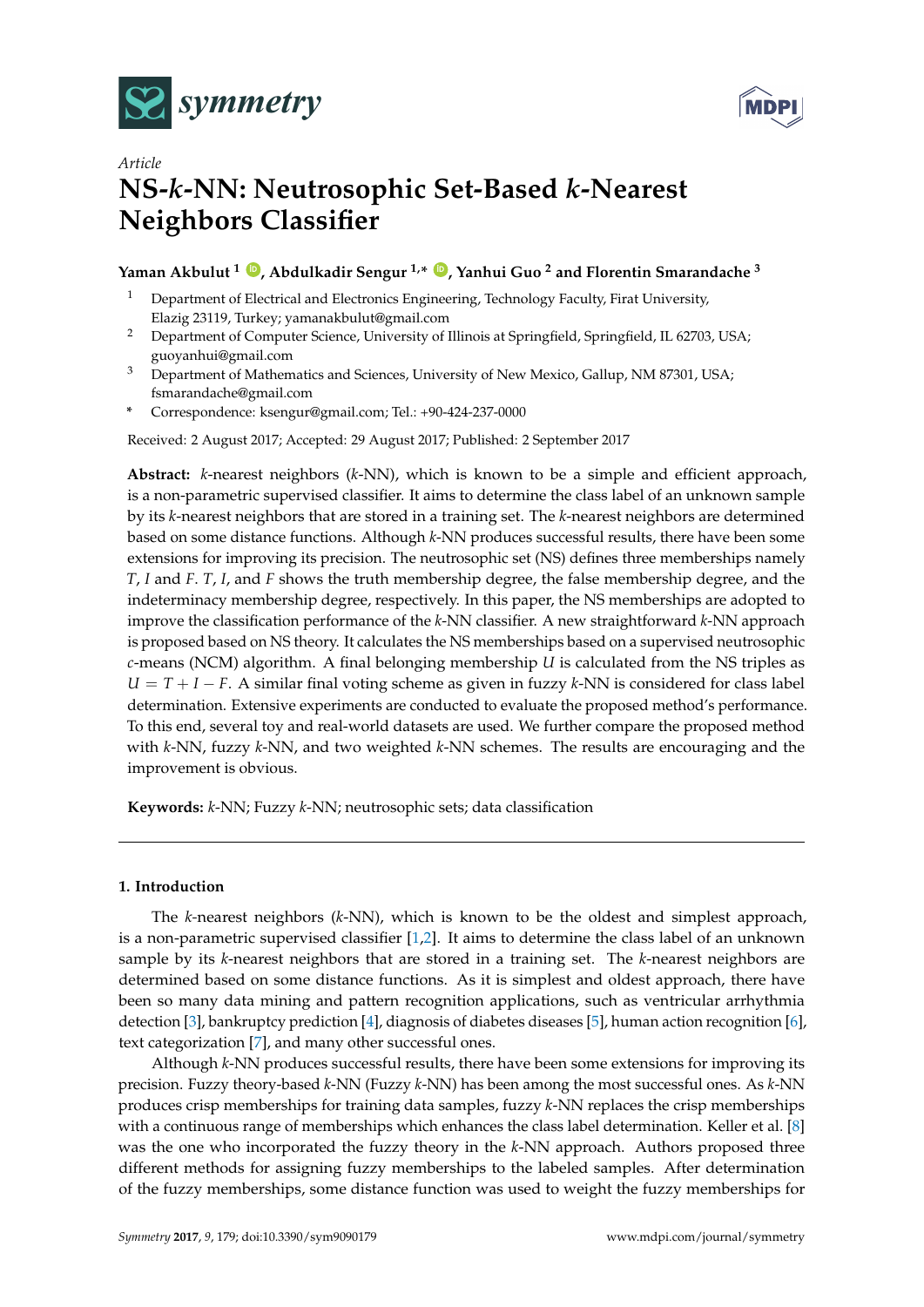final class label determination of the test sample. The membership assignment by the conventional fuzzy *k*-NN algorithm has a disadvantage in that it depends on the choice of some distance function. To alleviate this drawback, Pham et al. [\[9\]](#page-8-8) proposed an optimally-weighted fuzzy *k*-NN approach. Author introduced a computational scheme for determining optimal weights which were used to improve the efficiency of the fuzzy *k*-NN approach. Denœux et al. [\[10\]](#page-8-9) proposed a *k*-NN method where Dempster-Shafer theory was used to calculate the memberships of the training data samples. Author assumed that each neighbor of a sample to be classified was considered as an item of evidence and the degree of support was defined as a function of the distance. The final class label assignment was handled by Dempster's rule of combination. Another evidential theory-based *k*-NN approach, denoted by E*k*-NN, has been proposed by Zouhal et al. [\[11\]](#page-8-10). In addition to the belonging degree, the authors introduced the ignorant class to model the uncertainty. Then, Zouhal et al. [\[12\]](#page-8-11) proposed the generalized E*k*-NN approach, denoted by FEk-NN. Authors adopted fuzzy theory for improving the E*k*-NN classification performance. The motivation for the FE*k*-NN was arisen from the fact that each training sample was considered having some degree of membership to each class. In addition, Liu et al. [\[13\]](#page-8-12) proposed an evidential reasoning based fuzzy-belief *k*-nearest neighbor (FBK-NN) classifier. In FBK-NN, each labeled sample was assigned with a fuzzy membership to each class according to its neighborhood and the test sample's class label was determined by the K basic belief assignments which were determined from the distances between the object and its K nearest neighbors. A belief theory based *k*-NN, denoted by the BK-NN classifier was introduced by Liu et al. [\[14\]](#page-8-13). The author aimed to deal with uncertain data using the meta-class. Although, the proposed method produced successful results, the computation complexity and the sensitivity to *k* makes the approach inconvenient for many classification application. Derrac et al. [\[15\]](#page-8-14) proposed an evolutionary fuzzy *k*-NN approach where interval-valued fuzzy sets were used. The authors not only defined a new membership function, but also a new voting scheme was proposed. Dudani et al. [\[16\]](#page-8-15) proposed a weighted voting method for *k*-NN which was called the distance-weighted *k*-NN (WKNN). Authors presumed that the closer neighbors were weighted more heavily than the farther ones, using the distance-weighted function. Gou et al. [\[17\]](#page-8-16) proposed a distance-weighted *k*-NN (DWKNN) method where a dual distance-weighted function was introduced. The proposed method has improved the traditional *k*-NN's performance by using a new method for selection of the *k* value.

In [\[18](#page-8-17)[–21\]](#page-9-0), Smarandache proposed neutrosophic theories. Neutrosophy was introduced as a new branch of philosophy which deals with the origin, nature, and scope of neutralities, and their interactions with different ideational spectra [\[19\]](#page-8-18). Neutrosophy is the base for the neutrosophic set (NS), neutrosophic logic, neutrosophic probability, neutrosophic statistics, and so on. In NS theory, every event has not only a certain degree of truth, but also a falsity degree and an indeterminacy degree that have to be considered independently from each other [\[20\]](#page-9-1). Thus, an event, or entity, {A} is considered with its opposite {Anti-A} and the neutrality {Neut-A}. NS provides a powerful tool to deal with the indeterminacy. In this paper, a new straightforward *k*-NN approach was developed which is based on NS theory. We adopted the NS memberships to improve the classification performance of the *k*-NN classifier. To do so, the neutrosophic c-means (NCM) algorithm was considered in a supervised manner, where labeled training data was used to obtain the centers of clusters. A final belonging membership degree *U* was calculated from the NS triples as  $U = T + I - F$ . A similar final voting scheme as given in fuzzy *k*-NN was employed for class label determination.

The paper is organized as follows: In the next section, we briefly reviewed the theories of *k*-NN and fuzzy *k*-NN. In Section [3,](#page-2-0) the proposed method was introduced and the algorithm of the proposed method was tabulated in Table [1.](#page-4-0) The experimental results and related comparisons were given in Section [4.](#page-3-0) The paper was concluded in Section [5.](#page-7-0)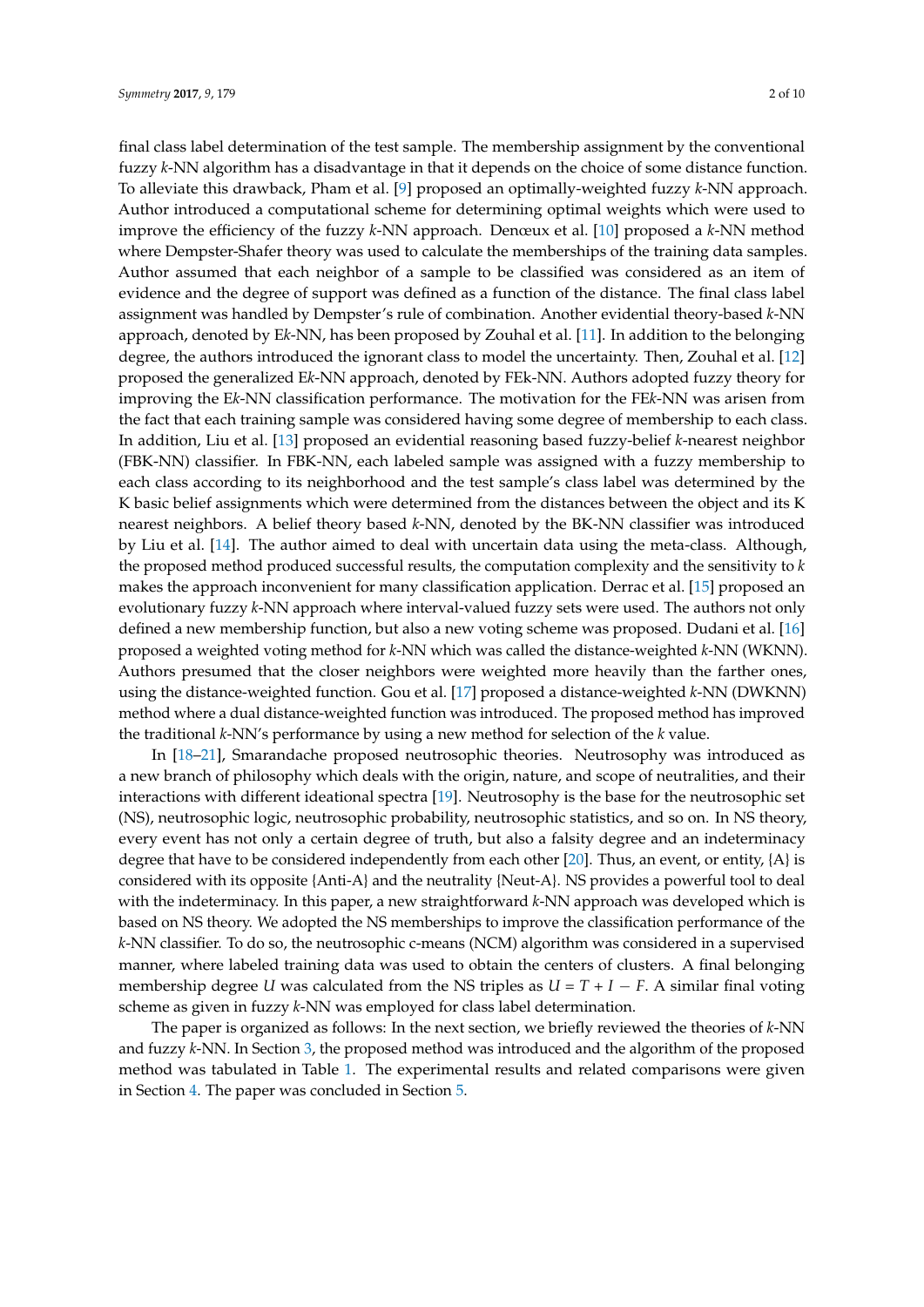#### **2. Related works**

#### *2.1. k-Nearest Neighbor (k-NN) Classifier*

As it was mentioned earlier, *k*-NN is the simplest, popular, supervised, and non-parametric classification method which was proposed in 1951 [\[1\]](#page-8-0). It is a distance based classifier which needs to measure the similarity of the test data to the data samples stored in the training set. Then, the test data is labelled by a majority vote of its *k*-nearest neighbors in the training set.

Let  $X = \{x_1, x_2, ..., x_N\}$  denote the training set where  $x_i \in \mathbb{R}^n$  is a training data point in the *n*-dimensional feature space and let  $Y = \{y_1, y_2, \dots, y_N\}$  denotes the corresponding class labels. Given a test data point *x*´ whose class label is unknown, it can be determined as follows:

- Calculate the similarity measures between test sample and training samples by using a distance function (e.g., Euclidean distance)
- Find the test sample's *k* nearest neighbors in training data samples according to the similarity measure and determine the class label by the majority voting of its nearest neighbors.

#### *2.2. Fuzzy k-Nearest Neighbor (k-NN) Classifier*

In *k*-NN, a training data sample *x* is assumed to belong to one of the given classes so the membership *U* of that training sample to each class of *C* is given by an array of values in  $\{0, 1\}$ . If training data sample *x* belongs to class  $c_1$  then  $U_{c_1}(x) = 1$  and  $U_{c_2}(x) = 0$  where  $C = \{c_1, c_2\}$ .

However, in fuzzy *k*-NN, instead of using crisp memberships, continuous range of memberships is used due to the nature of fuzzy theory [\[8\]](#page-8-7). So, the membership of training data sample can be calculated as:

$$
U_{c_1}(x) = \begin{cases} 0.51 + 0.49 \frac{k_{c_1}}{K} \text{ if } c = c_1 \\ 0.49 \frac{k_{c_1}}{K} \text{ otherwise} \end{cases}
$$
 (1)

where  $k_{c_1}$  shows the number of instances belonging to class  $c_1$  found among the  $k$  neighbors of  $\acute{x}$  and  $k$ is an integer value between [\[3,](#page-8-2)[9\]](#page-8-8).

After fuzzy membership calculation, a test sample's class label can be determined as following. Determine the *k* nearest neighbors of the test sample via Euclidean distance and produce a final vote for each class and neighbor using the Euclidean norm and the memberships:

$$
V(k_j, c) = \frac{\frac{U_c(k_j)}{\left(\|x - k_j\|\right)^{\frac{2}{m-1}}}}{\sum_{i=1}^k \frac{1}{\left(\|x - k_i\|\right)^{\frac{2}{m-1}}}}
$$
(2)

where *k<sup>j</sup>* is the *j*th nearest neighbor and *m* = 2 is a parameter. The votes of each neighbor are then added to obtain the final classification.

#### <span id="page-2-0"></span>**3. Proposed Neutrosophic-***k-***NN Classifier**

As traditional *k*-NN suffers from assigning equal weights to class labels in the training dataset, neutrosophic memberships are adopted in this work to overcome this limitation. Neutrosophic memberships reflect the data point's significance in its class and these memberships can be used as a new procedure for *k*-NN approach.

Neutrosophic set can determine a sample's memberships belonging to truth, false, and indeterminacy. An unsupervised neutrosophic clustering algorithm (NCM) is used in a supervised manner [\[22,](#page-9-2)[23\]](#page-9-3). Crisp clustering methods assumed that every data points should belong to a cluster according to their nearness to the center of clusters. Fuzzy clustering methods assigned fuzzy memberships to each data point according to their nearness to the center of cluster. Neutrosophic clustering assigned memberships (*T*, *I*, and *F*) to each data point not only according to its nearness to a cluster center, but also according to the nearness to the center mean of the two clusters. Readers may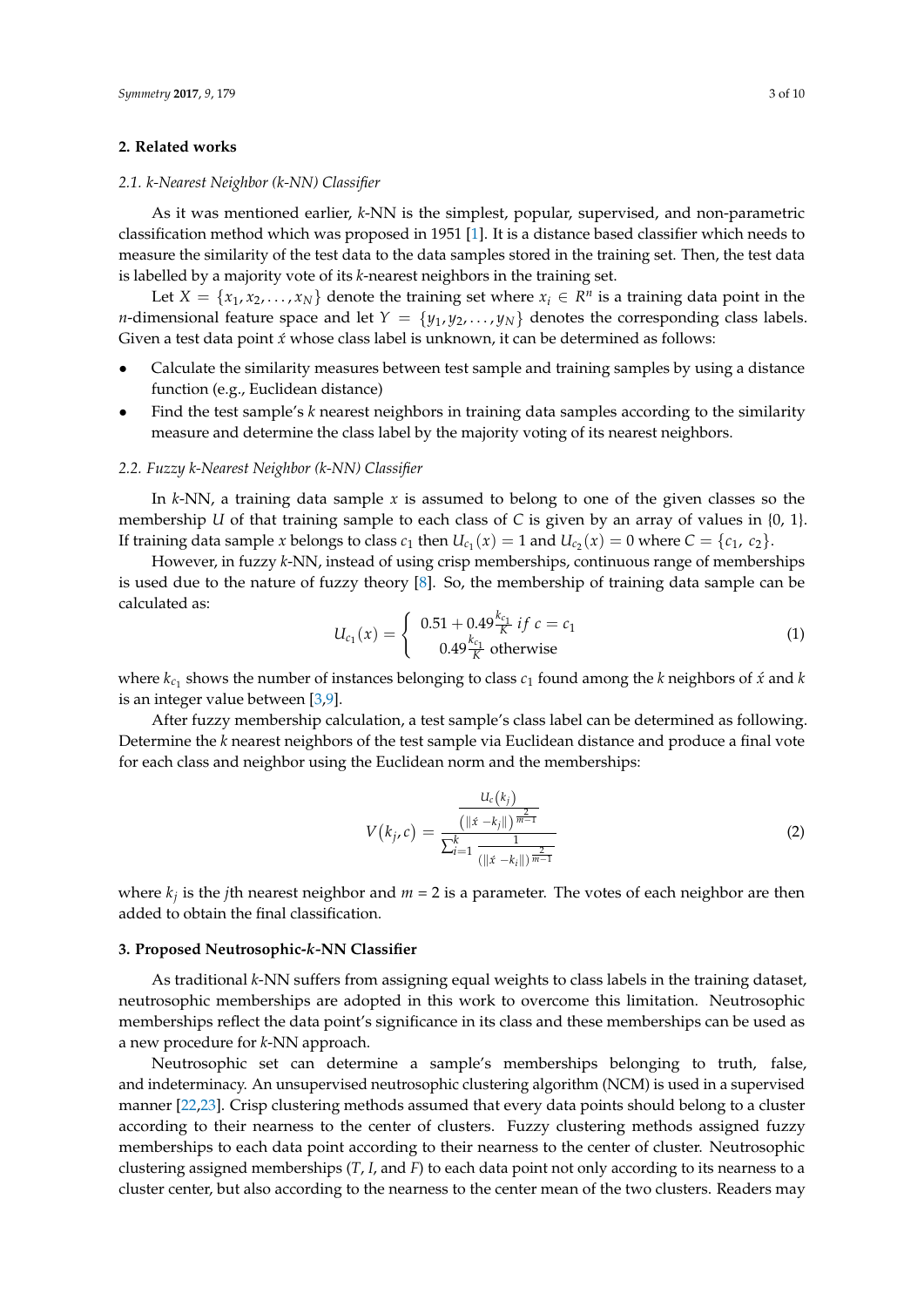refer to [\[22\]](#page-9-2) for detailed information about the NCM clustering. As the labels of a training dataset samples are known in a supervised learning, the centers of the clusters can be calculated accordingly. Then, the related memberships of true (*T*), false (*F*), and indeterminacy (*I*) can be calculated as follows:

$$
T_{ij} = \frac{(x_i - c_j)^{-(\frac{2}{m-1})}}{\sum_{j=1}^{C} (x_i - c_j)^{-(\frac{2}{m-1})} + (x_i - \overline{c}_{imax})^{-(\frac{2}{m-1})} + \delta^{-(\frac{2}{m-1})}}
$$
(3)

$$
F_i = \frac{(\delta)^{-(\frac{2}{m-1})}}{\sum_{j=1}^{C} (x_i - c_j)^{-(\frac{2}{m-1})} + (x_i - \overline{c}_{imax})^{-(\frac{2}{m-1})} + \delta^{-(\frac{2}{m-1})}}
$$
(4)

$$
I_i = \frac{(x_i - \overline{c}_{imax})^{-(\frac{2}{m-1})}}{\sum_{j=1}^{C} (x_i - c_j)^{-(\frac{2}{m-1})} + (x_i - \overline{c}_{imax})^{-(\frac{2}{m-1})} + \delta^{-(\frac{2}{m-1})}}
$$
(5)

where *m* is a constant,  $\delta$  is a regularization parameter and  $c_j$  shows the center of cluster *j*. For each point *i*, the  $\bar{c}_{imax}$  is the mean of two cluster centers where the true membership values are greater than the others.  $T_{ij}$  shows the true membership value of point *i* for class *j*.  $F_i$  shows the falsity membership of point *i* and *I<sup>i</sup>* determines the indeterminacy membership value for point *i.* Larger *Tij* means that the point *i* is near a cluster and less likely to be a noise. Larger *I<sup>i</sup>* means that the point *i* is between any two clusters and larger *F<sup>i</sup>* indicates that point *i* is likely to be a noise. A final membership value for point *i* can be calculated by adding indeterminacy membership value to true membership value and subtracting the falsity membership value as shown in Equation (6).

After determining the neutrosophic membership triples, the membership for an unknown sample  $x<sub>u</sub>$  to class label *j*, can be calculated as [\[9\]](#page-8-8):

$$
\mu_{ju} = \frac{\sum_{i=1}^{k} d_i (T_{ij} + I_i - F_i)}{\sum_{i=1}^{k} d_i} \tag{6}
$$

$$
d_i = \frac{1}{\|x_u - x_i\|^{\frac{2}{q-1}}}
$$
\n(7)

where  $d_i$  is the distance function to measure the distance between  $x_i$  and  $x_u$ ,  $k$  shows the number of *k*-nearest neighbors and *q* is an integer. After the assignment of the neutrosophic membership grades of an unknown sample  $x_u$  to all class labels, the neutrosophic  $k$ -NN assigns  $x_u$  to the class whose neutrosophic membership is maximum. The following steps are used for construction of the proposed NS-*k*-NN method:

- **Step 1:** Initialize the cluster centers according to the labelled dataset and employ Equations (3)–(5) to calculate the *T, I*, and *F* values for each data training data point.
- **Step 2:** Compute membership grades of test data samples according to the Equations (6) and (7).
- **Step 3:** Assign class labels of the unknown test data points to the class whose neutrosophic membership is maximum.

# <span id="page-3-0"></span>**4. Experimental Works**

The efficiency of the proposed method was evaluated with several toy and real datasets. Two toy datasets were used to test the proposed method and investigate the effect of the parameters change on classification accuracy. On the other hand, several real datasets were used to compare the proposed method with traditional *k*-NN and fuzzy *k*-NN methods. We further compare the proposed method with several weighted *k*-NN methods such as weighted *k*-NN (WKNN) and distance-weighted *k*-nearest neighbor (DWKNN).

The toy dataset that were used in the experiments were shown in Figure [1a](#page-4-1),b respectively. Both toy datasets contain two dimensional data with four classes. Randomly selected half of the toy datasets were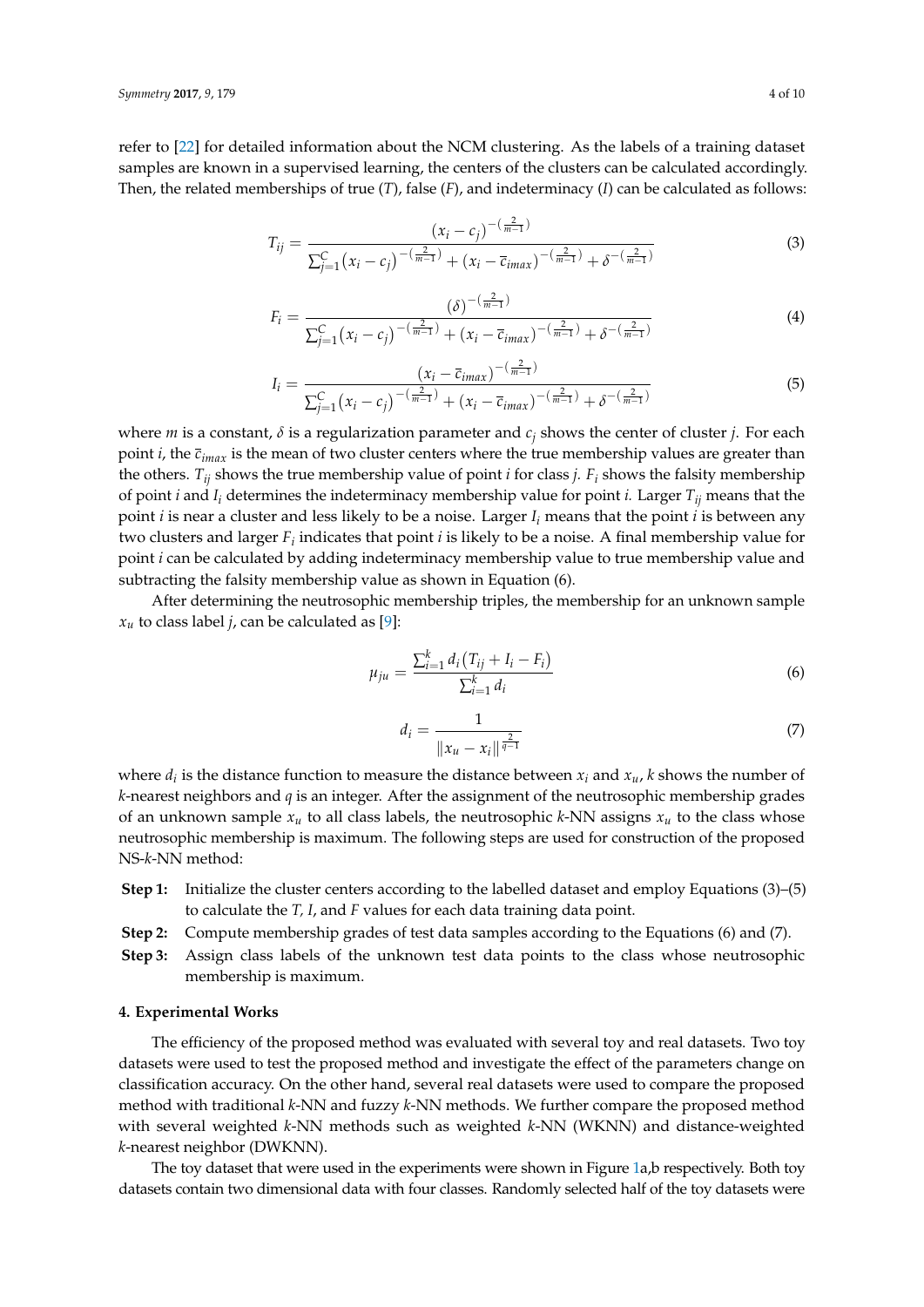used for training and the other half were used for testing. The *k* value was chosen to be 5, 10, and 15 and the *δ* parameter was chosen to be 0.01, 0.1, and 1, respectively. The obtained results were shown in Figure [2,](#page-5-0) respectively. As seen in the first row of Figure [2,](#page-5-0) the proposed method obtained 100% classification accuracy with  $k = 10$  and  $\delta = 0.01$  values for both toy datasets. However, 100% correct classification did not obtained for the other parameters as shown in the second and the third rows of Figure [2.](#page-5-0) This situation shows that the proposed method needs a parameter tuning mechanism in the *k* vs.  $\delta$  space. So, *k* was set to an integer value between [2, 15] and δ parameter was also searched on  $\{2^{-10}, 2^{-8}, ..., 2^8, 2^{10}\}.$ 

<span id="page-4-1"></span>

**Figure 1.** Toy datasets. (**a**) Corner data; (**b**) line data. **Figure 1.** Toy datasets. (**a**) Corner data; (**b**) line data.

EL<br>oce<br>mb<br>1, 1<br>cul We conducted further experiments on 39 real-world datasets which were downloaded from KEEL dataset repository [\[24\]](#page-9-4). Each dataset was already partitioned according to the cross validation procedure (five-folds or 10-folds). Table [1](#page-4-0) shows several characteristics of the each dataset such as number of samples, number of features, and number of classes. All feature values were normalized to [−1, 1] and a five-folds cross validation procedure was adopted in all experiments. The accuracies were calculated as the ratio of the number of correctly classified samples to the total number of samples.

<span id="page-4-0"></span>

| Data Sets    | Instance<br>$($ # $)$ | Attribute<br>$($ # $)$ | Class<br>$($ # $)$ | Data Sets         | Instance<br>$($ # $)$ | Attribute<br>$($ # $)$ | Class<br>$(\#)$ |
|--------------|-----------------------|------------------------|--------------------|-------------------|-----------------------|------------------------|-----------------|
| Appendicitis | 106                   | 7                      | $\overline{2}$     | Penbased          | 10,992                | 16                     | 10              |
| Balance      | 625                   | 4                      | 3                  | Phoneme           | 5404                  | 5                      | 2               |
| Banana       | 5300                  | $\overline{2}$         | $\overline{2}$     | Pima              | 768                   | 8                      | $\overline{2}$  |
| <b>Bands</b> | 365                   | 19                     | $\overline{2}$     | Ring              | 7400                  | 20                     | 2               |
| Bupa         | 345                   | 6                      | $\overline{2}$     | Satimage          | 6435                  | 36                     | 7               |
| Cleveland    | 297                   | 13                     | 5                  | Segment           | 2310                  | 19                     | 7               |
| Dermatology  | 358                   | 34                     | 6                  | Sonar             | 208                   | 60                     | $\overline{2}$  |
| Ecoli        | 336                   | 7                      | 8                  | Spectfheart       | 267                   | 44                     | $\overline{2}$  |
| Glass        | 214                   | 9                      | $\overline{7}$     | Tae               | 151                   | 5                      | 3               |
| Haberman     | 306                   | 3                      | $\overline{2}$     | Texture           | 5500                  | 40                     | 11              |
| Hayes-roth   | 160                   | 4                      | 3                  | Thyroid           | 7200                  | 21                     | 3               |
| Heart        | 270                   | 13                     | 2                  | Twonorm           | 7400                  | 20                     | 2               |
| Hepatitis    | 80                    | 19                     | 2                  | Vehicle           | 846                   | 18                     | 4               |
| Ionosphere   | 351                   | 33                     | $\overline{c}$     | Vowel             | 990                   | 13                     | 11              |
| <b>Iris</b>  | 150                   | 4                      | 3                  | Wdbc              | 569                   | 30                     | $\overline{2}$  |
| Mammographic | 830                   | 5                      | 2                  | Wine              | 178                   | 13                     | 3               |
| $Monk-2$     | 432                   | 6                      | $\overline{2}$     | Winequality-red   | 1599                  | 11                     | 11              |
| Movement     | 360                   | 90                     | 15                 | Winequality-white | 4898                  | 11                     | 11              |
| New thyroid  | 215                   | 5                      | 3                  | Yeast             | 1484                  | 8                      | 10              |
| Page-blocks  | 5472                  | 10                     | 5                  |                   |                       |                        | -               |
|              |                       |                        |                    |                   |                       |                        |                 |

**Table 1.** Data sets and their properties.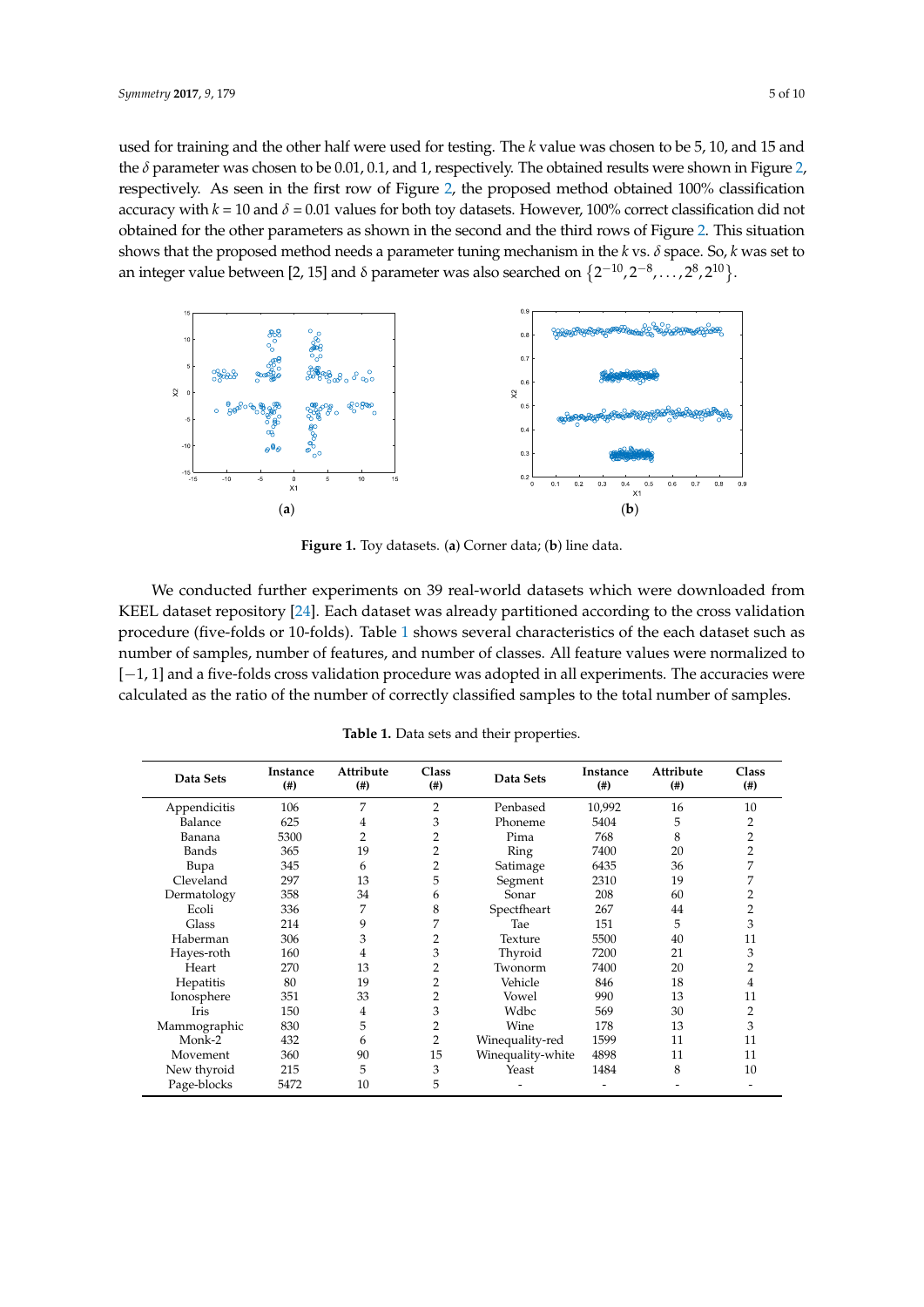

<span id="page-5-0"></span>

Figure 2. Some classification results for various  $k$  and  $\delta$  parameters. (a) classification result 1 of corner data with various parameters; (**b**) classification result 1 of line data with various parameters (c) classification result 2 of corner data with various parameters (d) classification result 2 of line data with various parameters (e) classification result 3 of corner data with various parameters; (f) classification result 3 of line data with various parameters.

In addition to our results, we also compared our results with *k*-NN and fuzzy *k*-NN results on the same datasets. The obtained results were tabulated in Table [2](#page-6-0) where the best results were indicated with bold-face. As seen in Table [2,](#page-6-0) the proposed method performed better than the other methods in 27 of 39 datasets. In addition, *k*-NN and fuzzy *k*-NN performed better on six and seven datasets out of 39 datasets, respectively. Our proposal obtained 100% accuracy for two datasets (new thyroid and wine). Moreover, for 13 datasets, the proposed method obtained accuracy values higher than 90%. On the other hand, the worse result was recorded for "Wine quality-white" dataset where the accuracy was 33.33%. Moreover, there were a total of three datasets where the accuracy was lower than 50%. We further conducted experiments on several datasets from UCI-data repository [\[25\]](#page-9-5). Totally, 11 datasets were considered in these experiments and compared results with two weighted *k*-NN approaches, namely WKNN and DWKNN. The characteristics of the each dataset from UCI-data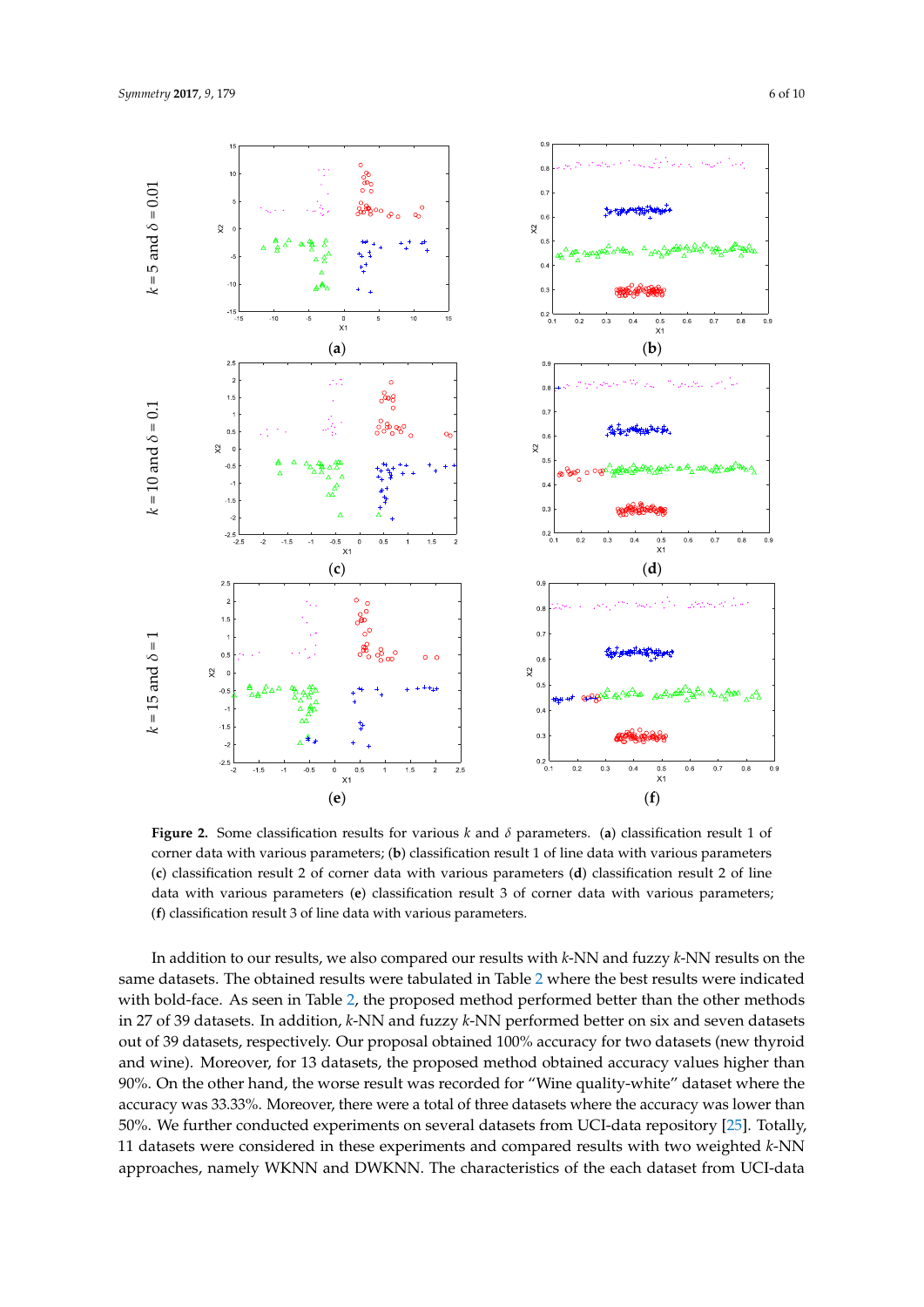repository were shown in Table [3,](#page-6-1) and the obtained all results were tabulated in Table [4.](#page-6-2) The boldface in Table [4](#page-6-2) shows the higher accuracy values for each dataset.

<span id="page-6-0"></span>

| Data Sets        | $k$ -NN | Fuzzy<br>$k$ -NN | Proposed<br>Method | Data Sets         | $k$ -NN | Fuzzy<br>$k$ -NN | Proposed<br>Method |
|------------------|---------|------------------|--------------------|-------------------|---------|------------------|--------------------|
| Appendicitis     | 87.91   | 97.91            | 90.00              | Penbased          | 99.32   | 99.34            | 86.90              |
| Balance          | 89.44   | 88.96            | 93.55              | Phoneme           | 88.49   | 89.64            | 79.44              |
| Banana           | 89.89   | 89.42            | 60.57              | Pima              | 73.19   | 73.45            | 81.58              |
| Bands            | 71.46   | 70.99            | 75.00              | <b>Ring</b>       | 71.82   | 63.07            | 72.03              |
| Bupa             | 62.53   | 66.06            | 70.59              | Satimage          | 90.94   | 90.61            | 92.53              |
| Cleveland        | 56.92   | 56.95            | 72.41              | Segment           | 95.41   | 96.36            | 97.40              |
| Dermatology      | 96.90   | 96.62            | 97.14              | Sonar             | 83.10   | 83.55            | 85.00              |
| Ecoli            | 82.45   | 83.34            | 84.85              | Spectfheart       | 77.58   | 78.69            | 80.77              |
| Glass            | 70.11   | 72.83            | 76.19              | Tae               | 45.79   | 67.67            | 86.67              |
| Haberman         | 71.55   | 68.97            | 80.00              | Texture           | 98.75   | 98.75            | 80.73              |
| Hayes-roth       | 30.00   | 65.63            | 68.75              | Thyroid           | 94.00   | 93.92            | 74.86              |
| Heart            | 80.74   | 80.74            | 88.89              | Twonorm           | 97.11   | 97.14            | 98.11              |
| <b>Hepatitis</b> | 89.19   | 85.08            | 87.50              | Vehicle           | 72.34   | 71.40            | 54.76              |
| Ionosphere       | 96.00   | 96.00            | 97.14              | Vowel             | 97.78   | 98.38            | 49.49              |
| Iris             | 85.18   | 84.61            | 93.33              | Wdbc              | 97.18   | 97.01            | 98.21              |
| Mammographic     | 81.71   | 80.37            | 86.75              | Wine              | 96.63   | 97.19            | 100.00             |
| Monk-2           | 96.29   | 89.69            | 97.67              | Winequality-red   | 55.60   | 68.10            | 46.84              |
| Movement         | 78.61   | 36.11            | 50.00              | Winequality-white | 51.04   | 68.27            | 33.33              |
| New thyroid      | 95.37   | 96.32            | 100.00             | Yeast             | 57.62   | 59.98            | 60.81              |
| Page-blocks      | 95.91   | 95.96            | 96.34              |                   |         |                  |                    |

**Table 2.** Experimental results of *k*-NN and fuzzy *k*-NN vs. the proposed method.

**Table 3.** Several datasets and their properties from UCI dataset.

<span id="page-6-1"></span>

| Data set  | <b>Features</b> | <b>Samples</b> | <b>Classes</b> | <b>Training Samples</b> | <b>Testing Samples</b> |
|-----------|-----------------|----------------|----------------|-------------------------|------------------------|
| Glass     | 10              | 214            | 7              | 140                     | 74                     |
| Wine      | 13              | 178            | 3              | 100                     | 78                     |
| Sonar     | 60              | 208            |                | 120                     | 88                     |
| Parkinson | 22              | 195            |                | 120                     | 75                     |
| Iono      | 34              | 351            |                | 200                     | 151                    |
| Musk      | 166             | 476            |                | 276                     | 200                    |
| Vehicle   | 18              | 846            | 4              | 500                     | 346                    |
| Image     | 19              | 2310           | 7              | 1310                    | 1000                   |
| Cardio    | 21              | 2126           | 10             | 1126                    | 1000                   |
| Landsat   | 36              | 6435           | 7              | 3435                    | 3000                   |
| Letter    | 16              | 20,000         | 26             | 10,000                  | 10,000                 |

**Table 4.** The accuracy values for DWKNN vs. NSKNN.

<span id="page-6-2"></span>

| Data set     | WKNN $(\%)$ | $DWKNN$ $\left(\frac{9}{6}\right)$ | Proposed Method (%) |
|--------------|-------------|------------------------------------|---------------------|
| <b>Glass</b> | 69.86       | 70.14                              | 60.81               |
| Wine         | 71.47       | 71.99                              | 79.49               |
| Sonar        | 81.59       | 82.05                              | 85.23               |
| Parkinson    | 83.53       | 83.93                              | 90.67               |
| Iono         | 84.27       | 84.44                              | 85.14               |
| Musk         | 84.77       | 85.10                              | 86.50               |
| Vehicle      | 63.96       | 64.34                              | 71.43               |
| Image        | 95.19       | 95.21                              | 95.60               |
| Cardio       | 70.12       | 70.30                              | 66.90               |
| Landsat      | 90.63       | 90.65                              | 91.67               |
| Letter       | 94.89       | 94.93                              | 63.50               |

As seen in Table [4,](#page-6-2) the proposed method performed better than the other methods in eight of 11 datasets and DWKNN performed better in the rest datasets. For three datasets (Parkinson, Image and Landsat), the proposed method yielded accuracy value higher than 90% and the worse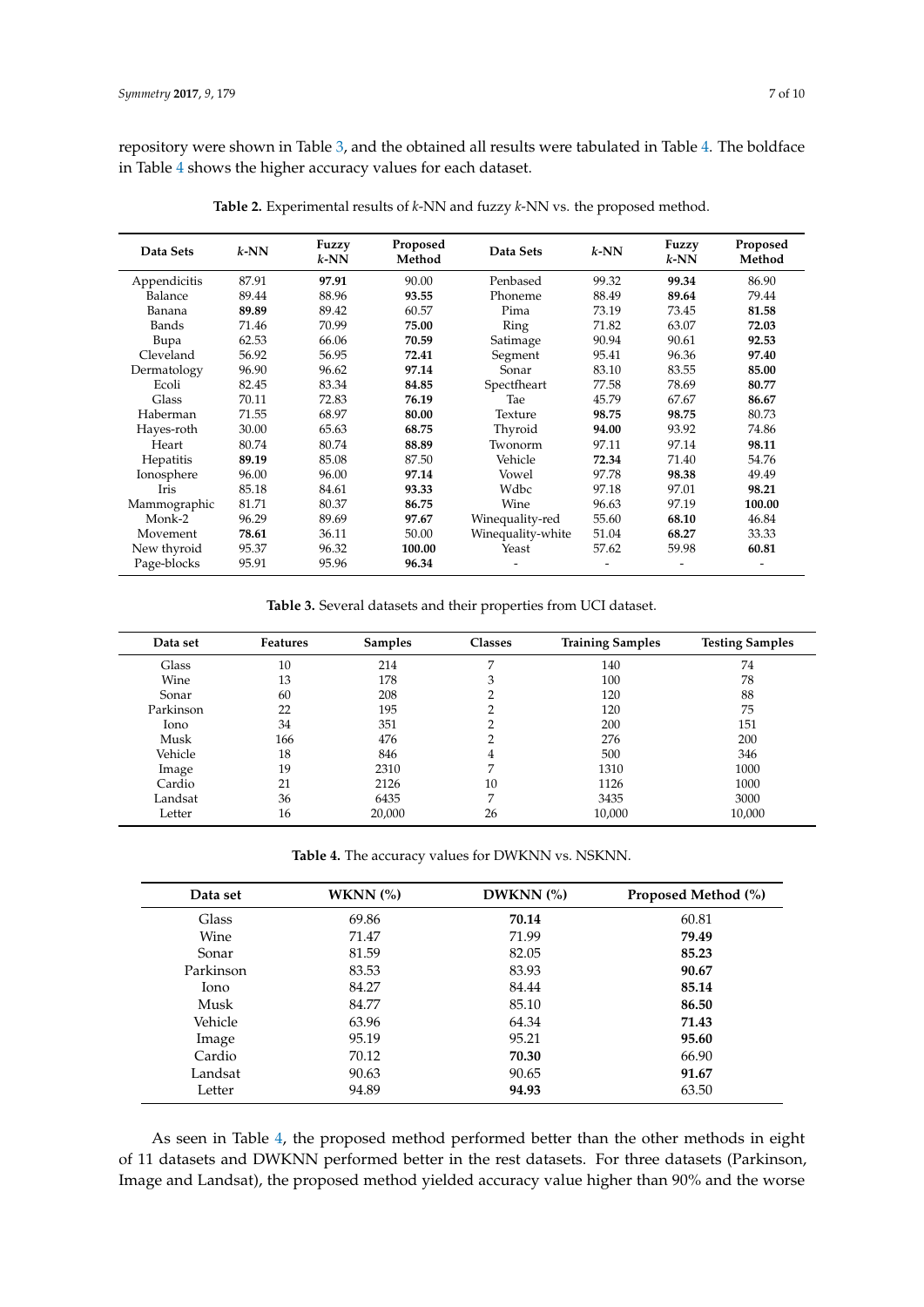result was found for the 'Glass' dataset where the accuracy was 60.81%. DWKNN and the WKNN produced almost same accuracy values and performed significantly better than the proposed method on 'Letter and Glass' datasets. We further compared the running times of each method on each KEEL dataset and the obtained running times were tabulated in Table [5.](#page-7-1) We used MATLAB 2014b (The MathWorks Inc., Natick, MA, USA) on a computer having an Intel Core i7-4810 CPU and 32 GB memory. As seen in Table [5,](#page-7-1) for some datasets, the *k*-NN and fuzzy *k*-NN methods achieved lower running times than our proposal's achievement. However, when the average running times took into consideration, the proposed method achieved the lowest running time with 0.69 s. The *k*-NN method also obtained the second lowest running time with 1.41 s. The fuzzy *k*-NN approach obtained the average slowest running time when compared with the other methods. The fuzzy *k*-NN method's achievement was 3.17 s.

<span id="page-7-1"></span>

| Data Sets    | $k$ -NN | Fuzzy<br>$k$ -NN | Proposed<br>Method | Data Sets         | $k$ -NN | Fuzzy<br>$k$ -NN | Proposed<br>Method |
|--------------|---------|------------------|--------------------|-------------------|---------|------------------|--------------------|
| Appendicitis | 0.11    | 0.16             | 0.15               | Penbased          | 10.21   | 18.20            | 3.58               |
| Balance      | 0.15    | 0.19             | 0.18               | Phoneme           | 0.95    | 1.88             | 0.71               |
| Banana       | 1.03    | 1.42             | 0.57               | Pima              | 0.45    | 0.58             | 0.20               |
| Bands        | 0.42    | 0.47             | 0.19               | Ring              | 6.18    | 10.30            | 2.55               |
| Bupa         | 0.14    | 0.28             | 0.16               | Satimage          | 8.29    | 15.25            | 1.96               |
| Cleveland    | 0.14    | 0.18             | 0.19               | Segment           | 1.09    | 1.76             | 0.63               |
| Dermatology  | 0.33    | 0.31             | 0.22               | Sonar             | 0.15    | 0.21             | 0.23               |
| Ecoli        | 0.12    | 0.26             | 0.17               | Spectfheart       | 0.14    | 0.25             | 0.22               |
| Glass        | 0.10    | 0.18             | 0.18               | Tae               | 0.13    | 0.12             | 0.16               |
| Haberman     | 0.13    | 0.24             | 0.16               | Texture           | 6.72    | 12.78            | 4.30               |
| Hayes-roth   | 0.07    | 0.11             | 0.16               | Thyroid           | 5.86    | 9.71             | 2.14               |
| Heart        | 0.22    | 0.33             | 0.17               | Twonorm           | 5.89    | 10.27            | 2.69               |
| Hepatitis    | 0.06    | 0.06             | 0.16               | Vehicle           | 0.17    | 0.31             | 0.27               |
| Ionosphere   | 0.13    | 030              | 0.25               | Vowel             | 0.47    | 0.62             | 0.31               |
| Iris         | 0.23    | 0.13             | 0.16               | Wdbc              | 0.39    | 0.46             | 0.26               |
| Mammographic | 0.21    | 0.22             | 0.20               | Wine              | 0.08    | 0.14             | 0.17               |
| $Monk-2$     | 0.27    | 0.33             | 0.17               | Winequality-red   | 0.28    | 0.46             | 0.34               |
| Movement     | 0.16    | 0.34             | 0.35               | Winequality-white | 1.38    | 1.95             | 0.91               |
| New thyroid  | 0.14    | 0.18             | 0.17               | Yeast             | 0.44    | 0.78             | 0.30               |
| Page-blocks  | 1.75    | 2.20             | 0.93               | Average           | 1.41    | 3.17             | 0.69               |

**Table 5.** Comparison of running times for each method.

Generally speaking, the proposed NS-*k*-NN method can be announced successful when the accuracy values which were tabulated in Tables [3](#page-6-1)[–5,](#page-7-1) were considered. The NS-*k*-NN method obtained these high accuracies because it incorporated the NS theory with the distance learning for constructing an efficient supervised classifier. The running time evaluation was also proved that the NS-*k*-NN was quite an efficient classifier than the compared other related classifiers.

# <span id="page-7-0"></span>**5. Conclusions**

In this paper, we propose a novel supervised classification method based on NS theory called neutrosophic *k*-NN. The proposed method assigns the memberships to training samples based on the supervised NCM clustering algorithm, and classifies the samples based on their neutrosophic memberships. This approach can be seen as an extension of the previously-proposed fuzzy *k*-NN method by incorporating the falsity and indeterminacy sets. The efficiency of the proposed method was demonstrated with extensive experimental results. The results were also compared with other improved *k*-NN methods. According to the obtained results, the proposed method can be used in various classification applications. In the future works, we plan to apply the proposed NS-*k*-NN on imbalanced dataset problems. We would like to analyze the experimental results with some non-parametric statistical methods, such as the Freidman test and Wilcoxon signed-ranks test. In addition, some other evaluation metrics such as AUC will be used for comparison purposes. We will also explore the *k*-NN method where Dezert-Smarandache theory will be used to calculate the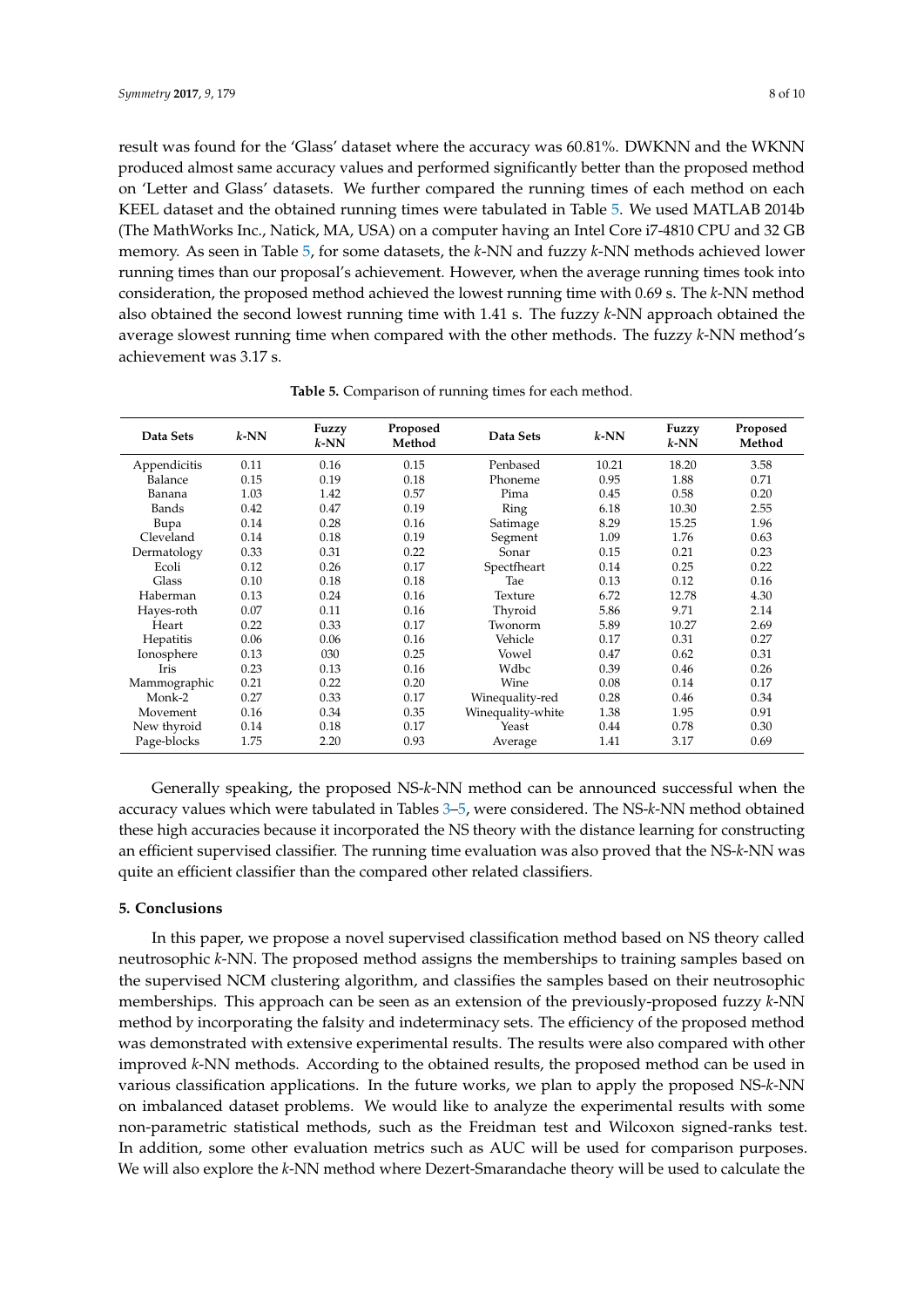data samples' memberships, replacing Dempster's rule by Proportional Conflict Redistribution Rule #5 (PCR5), which is more performative in order to handle the assignments of the final class.

**Acknowledgments:** The authors would like to thank the editors and anonymous reviewers for their helpful comments and suggestions.

**Author Contributions:** Yaman Akbulut, Abdulkadir Sengur, Yanhui Guo and Florentin Smarandache conceived and worked together to achieve this work.

**Conflicts of Interest:** The authors declare no conflict of interest.

#### **References**

- <span id="page-8-0"></span>1. Fix, E.; Hodges, J.L. *Discriminatory Analysis, Nonparametric Discrimination: Consistency Properties*; Technique Report No. 4; U.S. Air Force School of Aviation Medicine, Randolf Field Texas: Universal City, TX, USA, 1951; pp. 238–247.
- <span id="page-8-1"></span>2. Duda, R.; Hart, P. *Pattern Classification and Scene Analysis*; John Wiley & Sons: New York, NY, USA, 1973.
- <span id="page-8-2"></span>3. Cabello, D.; Barro, S.; Salceda, J.; Ruiz, R.; Mira, J. Fuzzy *k*-nearest neighbor classifiers for ventricular arrhythmia detection. *Int. J. Biomed. Comput.* **1991**, *27*, 77–93. [\[CrossRef\]](http://dx.doi.org/10.1016/0020-7101(91)90089-W)
- <span id="page-8-3"></span>4. Chen, H.-L.; Yang, B.; Wang, G.; Liu, J.; Xu, X.; Wang, S.; Liu, D. A novel bankruptcy prediction model based on an adaptive fuzzy *k*-nearest neighbor method. *Knowl. Based Syst.* **2011**, *24*, 1348–1359. [\[CrossRef\]](http://dx.doi.org/10.1016/j.knosys.2011.06.008)
- <span id="page-8-4"></span>5. Chikh, M.A.; Saidi, M.; Settouti, N. Diagnosis of diabetes diseases using an artificial immune recognition system2 (AIRS2) with fuzzy *k*-nearest neighbor. *J. Med. Syst.* **2012**, *36*, 2721–2729. [\[CrossRef\]](http://dx.doi.org/10.1007/s10916-011-9748-4) [\[PubMed\]](http://www.ncbi.nlm.nih.gov/pubmed/21695498)
- <span id="page-8-5"></span>6. Aslan, M.; Akbulut, Y.; Sengur, A.; Ince, M.C. Skeleton based efficient fall detection. *J. Fac. Eng. Archit. Gazi Univ.* **2017**, accepted (in press).
- <span id="page-8-6"></span>7. Li, B.; Lu, Q.; Yu, S. An adaptive *k*-nearest neighbor text categorization strategy. *ACM Trans. Asian Lang. Inf. Process.* **2004**, *3*, 215–226.
- <span id="page-8-7"></span>8. Keller, J.M.; Gray, M.R.; Givens, J.A. A fuzzy *k*-nearest neighbor algorithm. *IEEE Trans. Syst. Man Cybern.* **1985**, *15*, 580–585. [\[CrossRef\]](http://dx.doi.org/10.1109/TSMC.1985.6313426)
- <span id="page-8-8"></span>9. Pham, T.D. An optimally weighted fuzzy k-NN algorithm. In *Pattern Recognition and Data Mining*; Volume 3686 of Lecture Notes in Computer Science; Singh, S., Singh, M., Apte, C., Perner, P., Eds.; Springer: Berlin/Heidelberg, Germany, 2005; pp. 239–247.
- <span id="page-8-9"></span>10. Denoeux, T. A *k*-nearest neighbor classification rule based on Dempster–Shafer theory. *IEEE Trans. Syst. Man Cybern.* **1995**, *25*, 804–813. [\[CrossRef\]](http://dx.doi.org/10.1109/21.376493)
- <span id="page-8-10"></span>11. Zouhal, L.M.; Denœux, T. An evidence-theoretic k-NN rule with parameter optimization. *IEEE Trans. Syst. Man Cybern. Part C* **1998**, *28*, 263–271. [\[CrossRef\]](http://dx.doi.org/10.1109/5326.669565)
- <span id="page-8-11"></span>12. Zouhal, L.M.; Denœux, T. Generalizing the evidence theoretic k-NN rule to fuzzy pattern recognition. In Proceedings of the 2nd International ICSC Symposium on Fuzzy Logic and Applications, Zurich, Switzerland, 12–14 February 1997; pp. 294–300.
- <span id="page-8-12"></span>13. Liu, Z.G.; Pan, Q.; Dezert, J.; Mercier, G.; Liu, Y. Fuzzy-belief *k*-nearest neighbor classifier for uncertain data. In Proceedings of the Fusion 2014: 17th International Conference on Information Fusion, Salamanca, Spain, 7–10 July 2014; pp. 1–8.
- <span id="page-8-13"></span>14. Liu, Z.; Pan, Q.; Dezert, J. A new belief-based K-nearest neighbor classification method. *Pattern Recognit.* **2013**, *46*, 834–844. [\[CrossRef\]](http://dx.doi.org/10.1016/j.patcog.2012.10.001)
- <span id="page-8-14"></span>15. Derrac, J.; Chiclana, F.; García, S.; Herrera, F. Evolutionary fuzzy *k*-nearest neighbors algorithm using interval-valued fuzzy sets. *Inf. Sci.* **2016**, *329*, 144–163. [\[CrossRef\]](http://dx.doi.org/10.1016/j.ins.2015.09.007)
- <span id="page-8-15"></span>16. Dudani, S.A. The distance-weighted k-nearest neighbor rule. *IEEE Trans. Syst. Man Cybern.* **1976**, *6*, 325–327. [\[CrossRef\]](http://dx.doi.org/10.1109/TSMC.1976.5408784)
- <span id="page-8-16"></span>17. Gou, J.; Du, L.; Zhang, Y.; Xiong, T. A new distance-weighted *k*-nearest neighbor classifier. *J. Inf. Comput. Sci.* **2012**, *9*, 1429–1436.
- <span id="page-8-17"></span>18. Smarandache, F. *Neutrosophy. Neutrosophic Probability, Set, and Logic, ProQuest Information & Learning*; Infolearnquest: Ann Arbor, MI, USA, 1998; p. 105. Available online: [http://fs.gallup.unm.edu/eBook](http://fs.gallup.unm.edu/eBook-neutrosophics6.pdf)[neutrosophics6.pdf](http://fs.gallup.unm.edu/eBook-neutrosophics6.pdf) (accessed on 2 August 2017).
- <span id="page-8-18"></span>19. Smarandache, F. *Introduction to Neutrosophic Measure, Neutrosophic Integral and Neutrosophic Probability*; Sitech: Craiova, Romania, 2013.